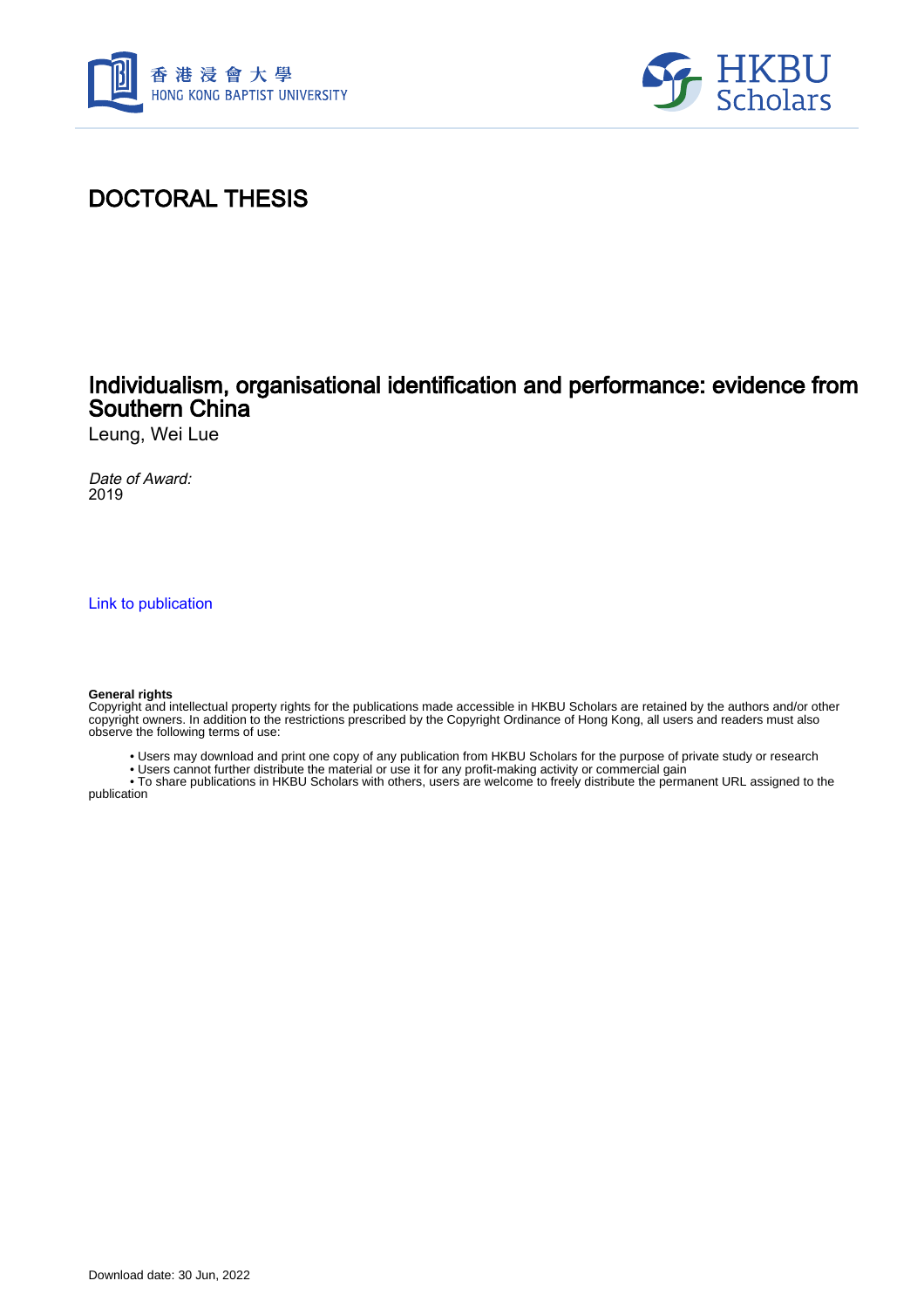### **ABSTRACT**

<span id="page-1-0"></span>Applying the theoretical perspective of **organisational identification (OI)**, in this thesis I explore how rising **individualistic cultural values (ICVs) of employees**  affect their work performance in service industry of South China. I consider **leader– member exchange (LMX)** and its moderating effect on the association between rising ICVs and OI of employees, which may affect their performance. The hypotheses are tested using data collected from a large Hong Kong owned organisation in the hospitality industry in South China. The data show that ICV has a negative relationship with OI, which in turn can cause poorer employee performance of young generation workforce. The data also show that a relationship approach such as LMX can moderate the negative association between ICV and OI. From the empirical findings, there are practical implications for people management in South China business operations.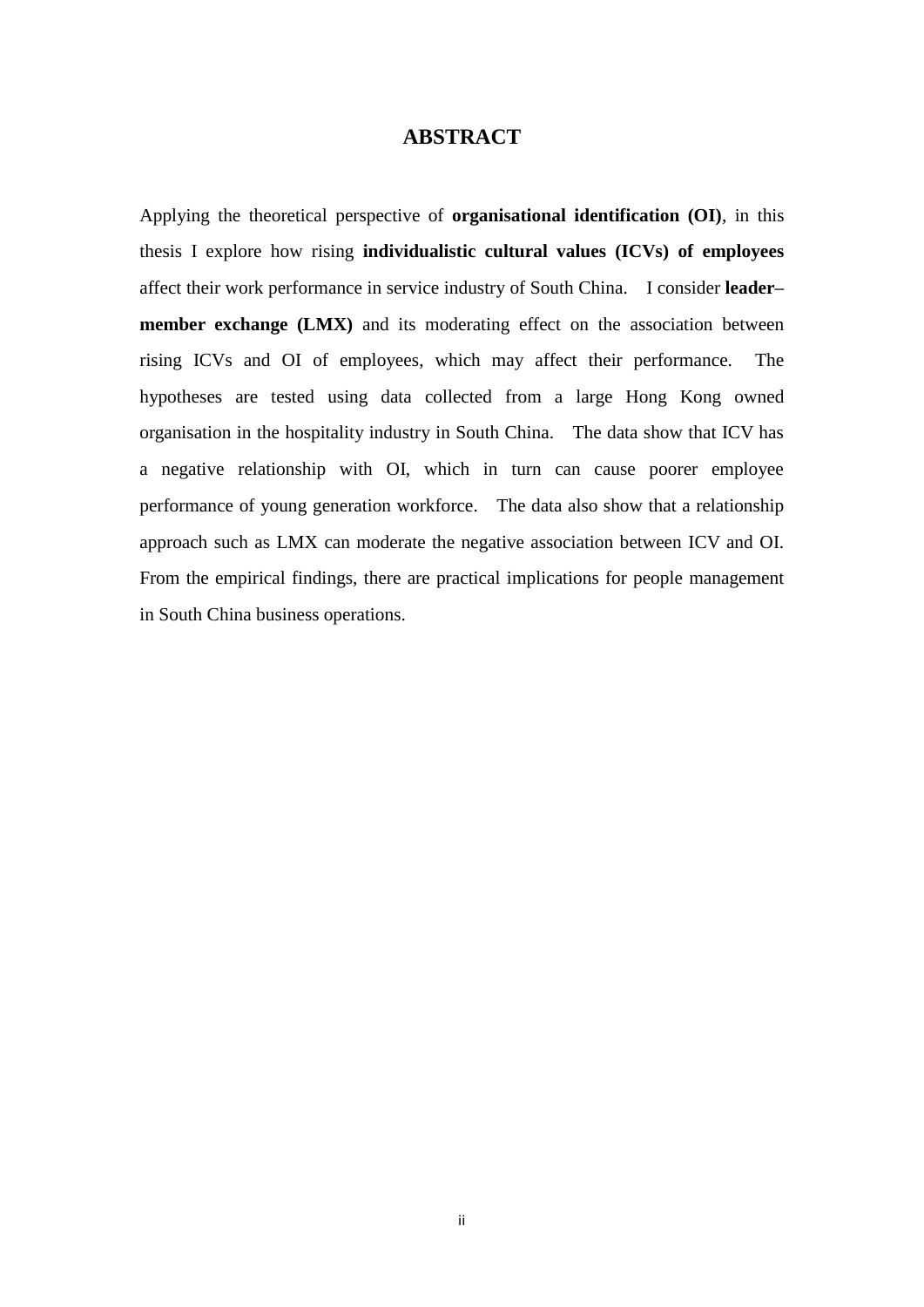# **TABLE OF CONTENTS**

<span id="page-2-0"></span>

| 3.3.1 The Direct Effect of Individualistic Cultural Value on Organisational |  |
|-----------------------------------------------------------------------------|--|
|                                                                             |  |
| 3.3.2 The Direct Effect of Organisational Identification on Work            |  |
|                                                                             |  |
| 3.3.3 The Mediating Effect of Organisational Identification on              |  |
|                                                                             |  |
| 3.3.4 The Moderating Effect of Leader-member Exchange on Individualistic    |  |
|                                                                             |  |
| 3.3.5 The Direct Effect of Individualistic Cultural Value and Work          |  |
| Performance and the Moderating Effect of Leader-member Exchange  83         |  |
|                                                                             |  |
|                                                                             |  |
|                                                                             |  |
|                                                                             |  |
|                                                                             |  |
|                                                                             |  |
|                                                                             |  |
|                                                                             |  |
|                                                                             |  |
|                                                                             |  |
|                                                                             |  |
| 5.4.1 The Direct Effect of Individualistic Cultural Value on Organisational |  |
|                                                                             |  |
| 5.4.2 The Direct Effect of Organisational Identification on Work            |  |